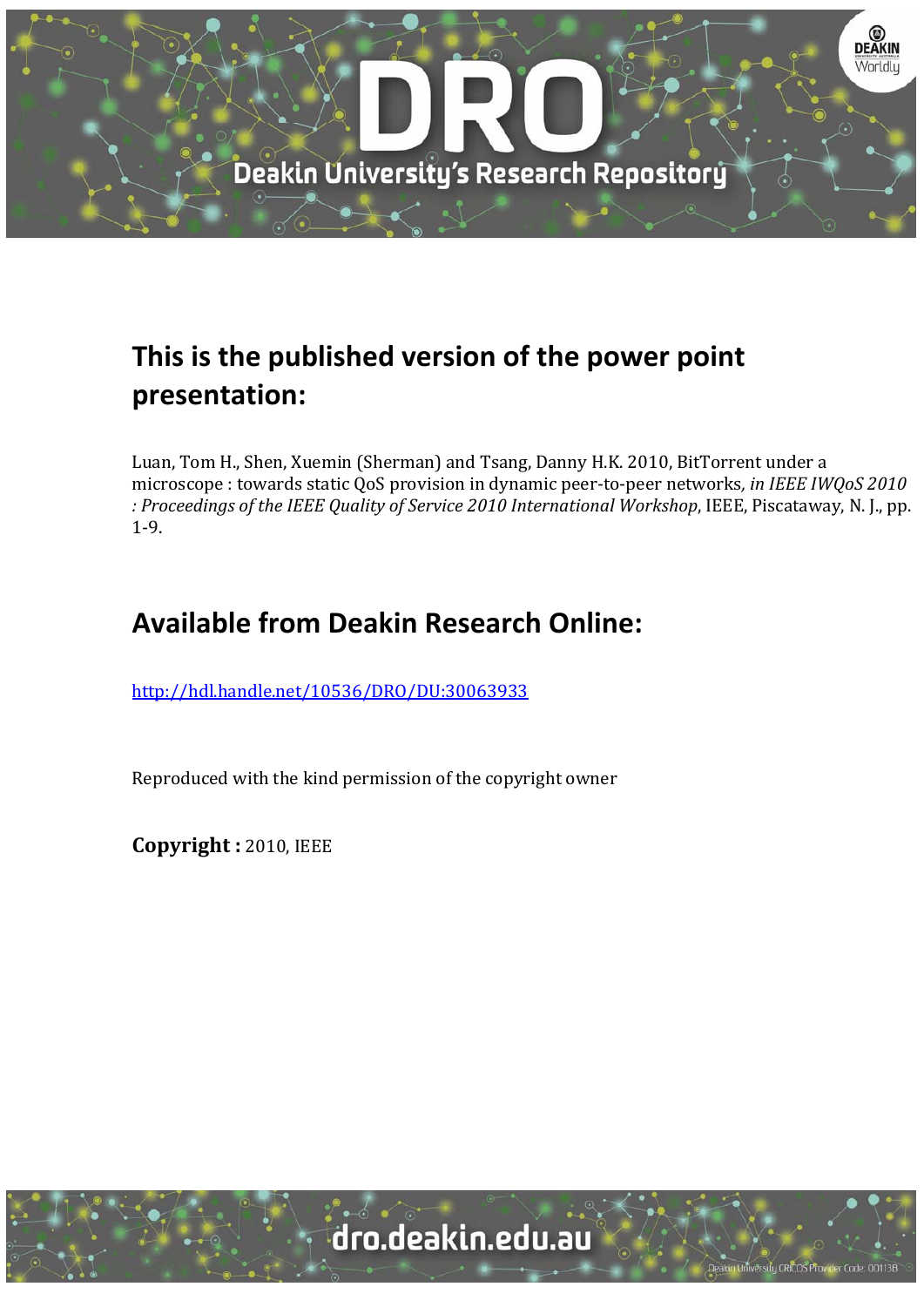# BitTorrent Under a Microscope: Towards Static QoS Provision in Dynamic Peer-to-Peer Networks

Tom H. Luan and Xuemin (Sherman) Shen Department of Electrical and Computer Engineering University of Waterloo Waterloo, ON N2L 3G1, Canada Email: {hluan, xshen}@bbcr.uwaterloo.ca

*Abstract*—For peer-to-peer (P2P) networks continually to flourish, QoS provision is critical. However, the P2P networks are notoriously dynamic and heterogeneous. As a result, QoS provision in P2P networks is a challenging task with nodes of the varying and intermittent throughput. This raises a fundamental problem: is stable and delicate QoS provision achievable in the highly dynamic and heterogeneous P2P networks?

In this work, we investigate BitTorrent (BT) with the particular interest in its QoS performance in the highly dynamic and heterogeneous network. Our contributions are two-fold. First, we develop an analytical model to examine a randomly selected BT node under a microscope. Based on the model, we study the mean and variance of nodal download rate in the dynamic network and the performance of BT in QoS provision under different levels of peer churns. Our analysis unveils that although BT strives to provide nodes with guaranteed throughput, due to the network dynamics, the download rates of the peers oscillate extraordinarily and can hardly converge to the target QoS as proposed in previous literature. Second, to improve the QoS provision, we propose an enhanced protocol incorporating with BT. The proposed protocol enables nodes to quickly and elaborately search their uploaders, and as a result, achieve guaranteed and stable QoS in the dynamic networks. Using both analysis and simulations, we validate the effectiveness of the proposed protocol in comparisons with the original BT.

#### I. INTRODUCTION

The BitTorrent (BT)-like P2P content distribution networks currently represent the most promising driving wheel for largescale content delivery over the Internet, engrossing nearly 35% of all Internet traffic [1]. However, the pervasive adoption of BT and its variants in a variety of applications, such as live [2] and on-demand video streaming [3], is arguable due to the lack of sufficient QoS support. In P2P networks, users download from peer nodes which are diverse in bandwidth and are susceptible to leave at any time. As a result, the download rate of nodes is inevitably intermittent and dramatically changing all the time, which directly throttles the performance of the on-top applications. More importantly, P2P networks rely on nodes to contribute their bandwidth. To encourage uploading, BT strives to ensure fairness [4] as the goal of QoS: nodes achieve download rate proportional to their upload rate<sup>1</sup>. Without effective QoS provision, peers will not be spurred to contribute, which may make the whole system corrupted. Therefore, *to understand and*

Danny H. K. Tsang

Department of Electronic and Computer Engineering Hong Kong University of Science and Technology Hong Kong Email: eetsang@ee.ust.hk

*continually improve the QoS performance of BT in the dynamic P2P networks is critical*.

In the literature, several analytical models have been developed to evaluate the system performance of BT in terms of scalability and stability. Based on a branching process, Yang *et al.* [5] show that the service capacity of BT grows exponentially when a flash crowd of nodes arrives, indicating the resilience and scalability of the protocol. Qiu *et al.* [6] evaluate the BT-like network using a fluid flow model and show that the average download time of nodes is unrelated to the network size, which confirms the scalability of BT. However, both studies stem from a macroscopic view by evaluating the network-wide performance; the download performance of individual nodes is, however, neglected. Fan *et al.* [7] dissect the BT protocol and target on the QoS issue of BT. Using a static optimization model, they show that the resultant download rate of individual peers could be delicately controlled by the built-in QoS mechanisms of BT when the network converges to certain stabilized state. In other words, BT protocol is effective in QoS provision. However, Bindal *et al.* [8] reach the opposite conclusions using real-world experiments. [8] measures the download performance of two nodes with equal upload rate and observes that the download time of the two nodes is almost random and differs from each other significantly in all the trials, suggesting that BT can not provide guaranteed QoS to nodes. While there could be many potential causes, we argue that the deviation between [7] and [8] is mainly due to the network dynamics. The target QoS described in [7] is achieved in certain converged state. However, consistently churned by the network dynamics, such converged state may never be achievable in practice, making the QoS of BT invalid as reported in [8].

Insight of this, an immediate question is *how network dynamics affect the QoS of BT and how to provision stable QoS immune from the network dynamic and heterogeneity*. In this work, we provide a theoretical study on addressing this question. Unlike most previous work, we model BT from a microscopic view by focusing on a randomly selected node. We model the evolution of download connections of nodes using a Markov model and investigate the impacts of network dynamics on the connectivity of the node. We show that the download rate of nodes varies significantly due to the peer churns and can hardly converge to the steady QoS described in [7]. We argue that the poor performance of BT in the dynamic environment is due to the inefficient

<sup>&</sup>lt;sup>1</sup>Throughout the paper, the target of QoS provision is to enforce the (proportional) fairness principle specified in [4], i.e., to provide nodes with the stable download rate matching their upload rate.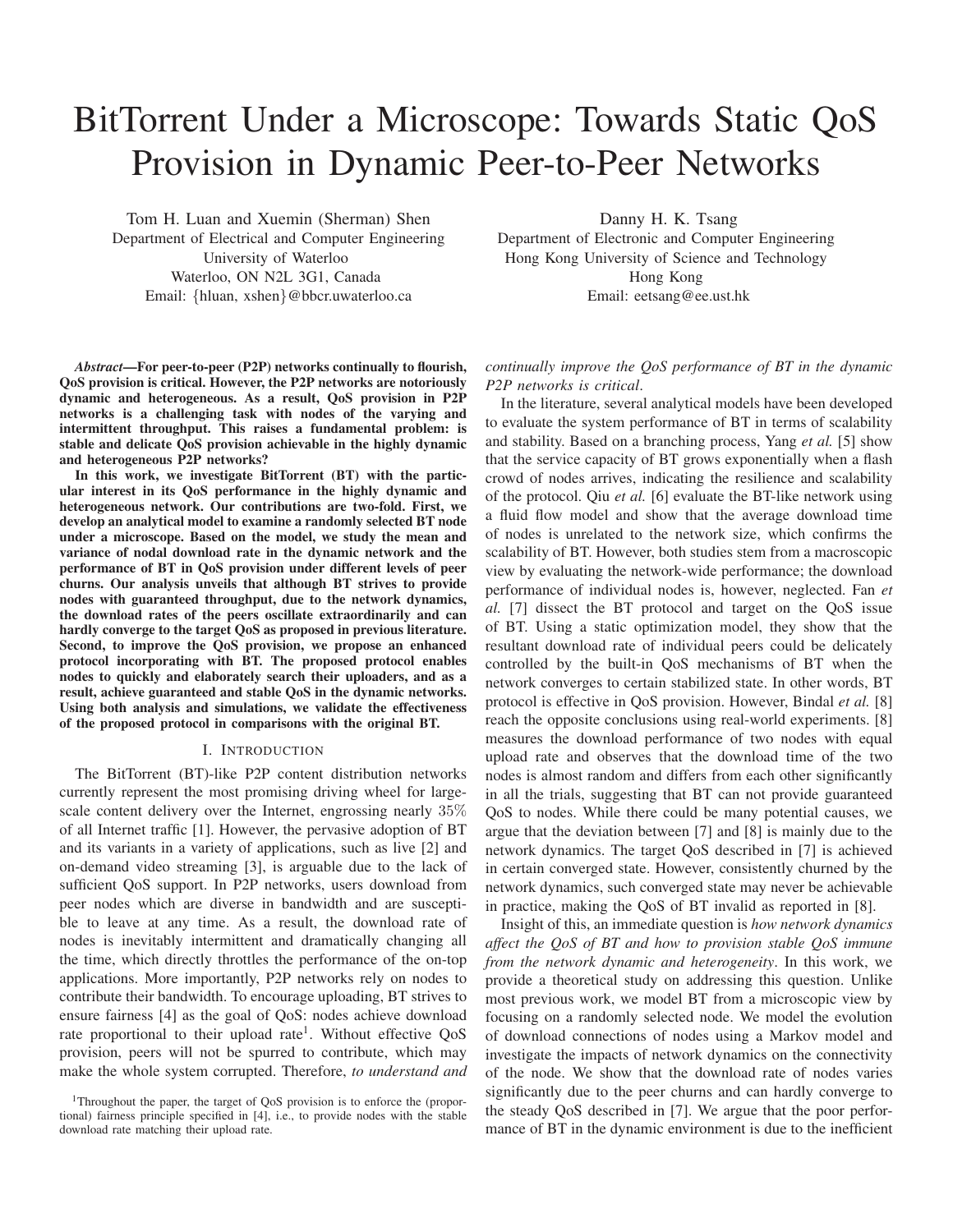

Fig. 1. Connections of nodes using the BT protocol suite

peer search scheme; by blindly connecting to peers, nodes in BT can hardly find qualified peers to download from. To remedy this, we propose an efficient peer search scheme incorporating with BT. By enabling peers to quickly and accurately locate the high-rate upload peers, our proposed protocol is able to provision guaranteed and stable QoS in the dynamic P2P network.

The remainder of this paper is organized as follows. Section II provides a description of the BT protocol and discusses on the QoS mechanisms of BT. Section III models the BT protocol from the perspective of a single node and evaluate its download performance using a Markov model. Section IV validates the correctness of the proposed model using simulations and evaluates the impact of network dynamics on the QoS performance of BT. In Section V, we devise an enhanced protocol incorporating with BT towards improved QoS, and validate its performance via both analysis and simulations. Section VI surveys the related works and Section VII closes the paper with conclusions.

#### II. BACKGROUND

#### *A. Description of BT*

To accommodate the network dynamic and bandwidth heterogeneity, BT enforces the QoS using the iterative peer selection scheme which is composed of three mechanisms, namely *tit-fortat*, *choking algorithm* and *optimistic unchoke*.

The tit-for-tat mechanism specifies that at any time instant a node only "unchoke" (BT term, means upload to) those which also unchoke it. As such, nodes exchange the downloaded data among each other using bidirectional connections. The goal of tit-for-tat is to forbid the free-riders – nodes only download from others without uploading.

The choking algorithm is to help nodes always exchange data blocks with the high rate peers. It proceeds as follows: at each node, the time is slotted into periodic cycles with each of  $T_c$ seconds ( $T_c = 10$  by default). At the end of each cycle, a node ranks the peers uploading to it according to their upload rates and select a number of  $n_c$  peers which provide it the best upload rates to unchoke. (By default,  $n_c = 4$ .) As such, the choking algorithm is performed at individual peers in a distributed and non-synchronized manner with the goal to preserve high rate upload connections.

The optimistic unchoke works complementarily with the choking algorithm. In specific, every  $T_o$  seconds  $(T_o = 3T_c)$  by default), a peer randomly selects a number of  $n<sub>o</sub>$  nodes to unchoke ( $n<sub>o</sub> = 1$  by default), even though those nodes are not uploading to it. As such, each node keeps  $(n_c + n_o)$  upload connections at each time. The optimistic unchoke violates titfor-tat, aiming to help nodes explore the high capacity peers to exchange data with. By unchoking peers for free, a node is expected to be reciprocated by the others when they perform the choking algorithm.

Fig. 1 illustrates the connections of a peer node using the above three mechanisms. Specified by the choking algorithm and optimistic unchoke, the upload links of nodes are constantly  $(n_c + n_o)$ . The number of download links of nodes, however, is random due to the optimistic unchoke from others and the non-synchronized choking algorithm among nodes.

## *B. QoS Provision through Clustering*

It is broadly recognized that BT relies on the clustering behavior of nodes to provision QoS (i.e., ensure the fairness principle). In specific, by iteratively filtering peers based on their rates, nodes with the similar upload rate tend to form clusters to exchange data blocks, henceforth called cluster peers. The reason is as follows. If a node is connected in the higher capacity clusters, it will be "choked" (disconnected) frequently due to the relatively low upload rate and forced to leave the cluster. On the other hand, if it currently exchanges data in lower capacity clusters, it will keep choking others until finding a satisfactory high capacity node to exchange data with. Therefore, it is stable for nodes to exchange data in their own clusters. As such, the fairness is ensured as nodes upload and download at the similar rate in the cluster.

However, on the effectiveness of cluster formation and QoS provision in the dynamic network, there is a debate in existing literature. In [9], using experiments on the Planetlab, Legout *et al.* show the existence of clusters in a network composed of 40 peers and its effectiveness of QoS in BT. From a game theoretical point of view, Fan *et al.* [7] show that to form clusters and download from cluster peers is a Nash equilibrium as nodes achieve the best download rate in this case. Moreover, they show that with perfect clusters formed, the QoS of peers can be delicately controlled by modifying  $n_c$  and  $n_o$ . However, using experiments, Dale *et al.* [10] show that the clustering effect is not obvious when the network is large scale and extraordinarily heterogeneous. Based on this observation, they propose to confine the network size by allowing each node to communicate with a subset of peers only. Bindal *et al.* [8] also question on the effectiveness of the QoS mechanisms in BT and study based on a real-world measurement. They set up two separate peers on one machine to download the same video file through the same group of peers. As the two peers have the same status and are working in exactly the same environment, according to the fairness principle, they should download at the same rate. However, in all the 13 separate measurements, they observe that the finishing time of the two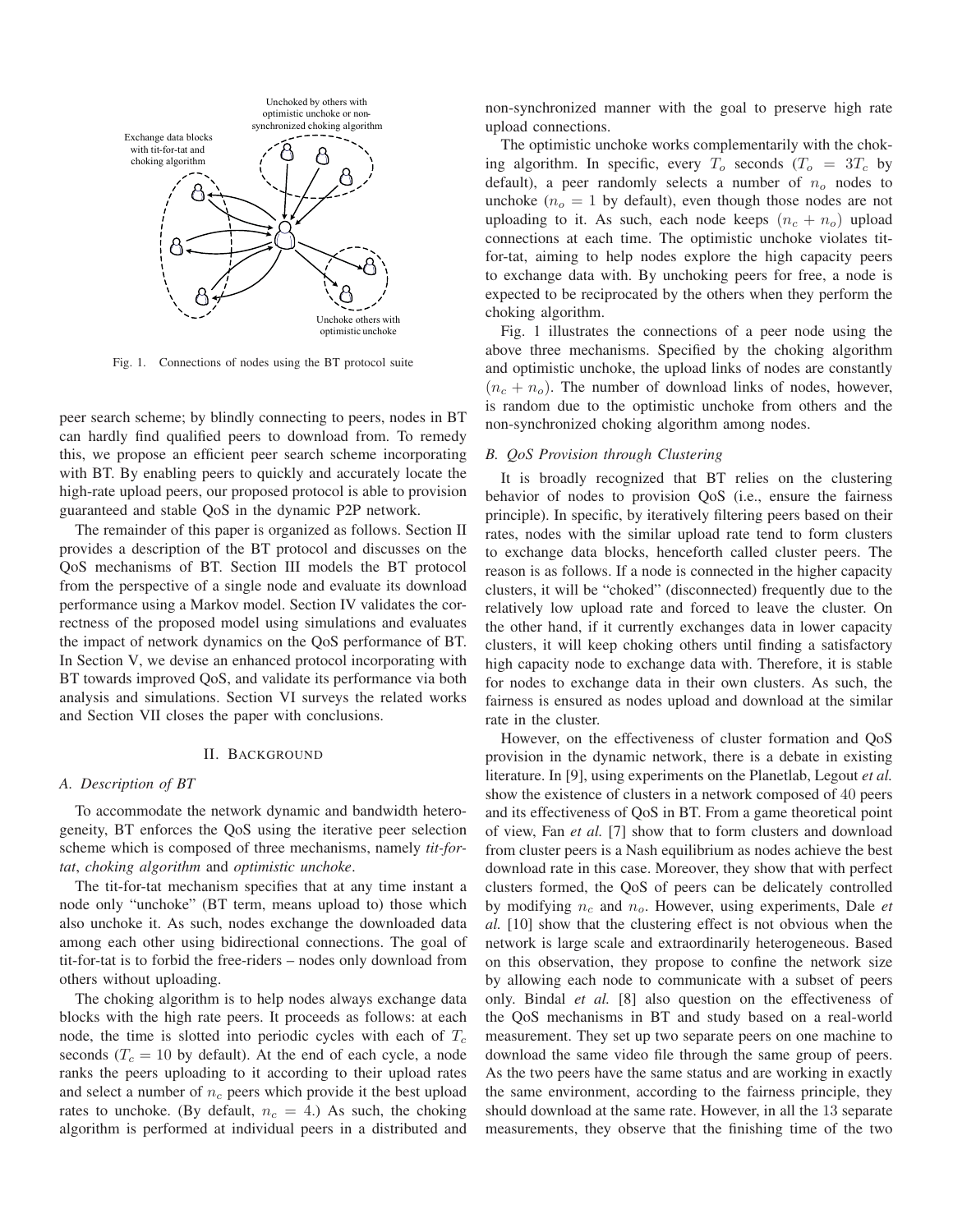peers differs in several tens of hours, which suggests that the download rate of the two peers are significantly different. Via a close investigation, they find that each node downloads 90% of the content from a small set of "close" peers. If one of its "close" peers departs from the network, a node needs to consume a very long time, typically over half an hour, to find another "close" peer to replace the departing one. As their "close" peers fail in a purely random and unpredicted fashion, the finishing time of the two peers is almost random. The observation in [8], on one hand, confirms the existence of clusters in BT in terms of "close" peers. On the other hand, it indicates that in practice the formation of the cluster is slow and fragile which could be easily churned by the node dynamics.

In this paper, we analytically examine the formation of cluster and effectiveness of QoS provision in BT in the highly dynamic environment. To this end, we provide a theoretical study on the download rate of individual peers with different settings of BT parameters and peer churn levels.

## III. ANALYSIS OF QOS WITH NETWORK DYNAMICS

In this section, we model the download connections of a randomly tagged node as a Markov process and study the clustering effect in the dynamic network by showing the composition and statistics of the download connections of the tagged peer.

#### *A. Mathematical Model*

We assume that peers arrive at the network in an uncoordinated and unpredictable fashion, following the Poisson distribution with the mean rate  $\lambda$  peers/second. The duration of time that a peer stays in the network is independently and exponentially distributed with parameter  $\mu$ . We consider a stable network in which the network has proceeded for a relatively long period of time with the stabilized network size. Let  $N$  denote the mean network size. We have  $\lambda = N\mu$  according to the Little's law. For ease of exposition, the network is composed of two classes of nodes: the high bandwidth (H-BW) nodes and the low bandwidth (L-BW) nodes. Let  $c_H$  and  $c_L$  denote the upload capacity of the H-BW nodes and L-BW nodes, respectively, and  $c_H > c_L$ . Let  $p_H$  and  $p_L$  denote the portion of H-BW peers and L-BW peers in the network, respectively, and  $p_H + p_L = 1$ . Throughout the work, we assume that the upload links are the bottlenecks. Such an assumption is fairly typical in the literature, such as [7], [11].

We focus on the achieved download rate of a single node using BT. To this end, we model the download connections of a randomly tagged node as a Markov process. Specifically, at each time  $t$ , the download connections of the tagged node is denoted by  $(X(t), Y(t))$  where  $X(t)$  represents the number of H-BW download connections<sup>2</sup> of the tagged node at time t and  $Y(t)$ represents the number of L-BW download connections.

At time  $t$ , the download rate of the tagged node is thus

$$
d(t) = X(t)\frac{c_H}{n_c + n_o} + Y(t)\frac{c_L}{n_c + n_o},
$$
 (1)

Here, using TCP connections (default in BT), we assume that peers evenly allocate their bandwidth over the concurrent upload connections. This is a working assumption also made in [11], [12].

Let  $X$  denote the class which the tagged node belongs to, where  $X \in \{H-BW, L-BW\}$ . Let  $\pi_{\mathcal{X}}(x, y)$  denote the steady state probability of the tagged node in state  $X(t) = x, Y(t) = y$ when  $t \to \infty$ . The mean and variance of the download rate of the tagged node are, respectively,

$$
\widehat{d}_{\mathcal{X}} = \lim_{t \to \infty} \sum_{x=0}^{p_H N} \sum_{y=0}^{p_L N} \pi_{\mathcal{X}}(x, y) d(t), \tag{2}
$$

$$
v_{\mathcal{X}} = \lim_{t \to \infty} \sum_{x=0}^{p_H N} \sum_{y=0}^{p_L N} \pi_{\mathcal{X}}(x, y) \left( d(t) - \widehat{d}_{\mathcal{X}} \right)^2.
$$
 (3)

For each node in the network, the mean download rate represents its long term QoS, while the variance of download rate represents the short term download performance. Given the file size, with a large variance of download rate, the file download time could vary significantly [8]. In what follows, we solve the Markov model in perspective of the tagged node and evaluate its mean and variance of download rates churned by the node dynamics.

## *B. Transition Rates*

The non-null transition rates of the tagged node's download connections from state  $(x, y)$  to other states are shown in (4), where  $q_{\mathcal{X}}(\cdot|\cdot)$  denotes the one-step transition rate.  $\mathcal{CP}_{A\rightarrow B}$  is called the choking probability which represents the probability that a class A node chokes a class B node in the execution of the choking algorithm, where A,  $B \in \{H-BW, L-BW\}.$ 

Eq. (4a) accounts for the rate at which the tagged node achieves a new download connection from the H-BW peers. This event comprises of three components: the first term in the RHS (right-hand side) of (4a) accounts for the rate at which the newly added download connection is due to the optimistic unchoke. This is because that there are on average  $p<sub>H</sub>N$  H-BW peers in the network. With each H-BW peer generating  $n<sub>o</sub>$  optimistic unchoke links at the mean rate  $1/T<sub>o</sub>$ , collectively H-BW peers issue optimistic unchoke at the mean rate  $p<sub>H</sub> Nn<sub>o</sub>/T<sub>o</sub>$ . As there are totally  $N$  nodes sharing the optimistic unchoke links, the tagged node is connected and increases one H-BW download connection at the rate  $p_H n_o/T_o$ . The second term in the RHS of (4a) accounts for the rate at which the tagged node is connected by a newly arrived H-BW node. This is because that the H-BW nodes arrive at the mean rate of  $p_H\lambda$  nodes/second. With each arrival issuing  $(n_c + n_o)$  upload connections which are shared by  $N$  nodes with equal probability, the rate at which the tagged node is connected is  $p_H \lambda (n_c + n_o)/N$ . As  $\mu = \lambda/N$ , the term can be simplified as  $p_H \mu(n_c+n_o)$ . The third term in the RHS of (4a) accounts for the rate at which the tagged node is unchoked by the choking algorithm of H-BW nodes. In specific, the tagged node randomly issues  $n<sub>o</sub>$  optimistic unchoke links to the network for hunting H-BW nodes. Among them, on average  $p_{H}n_{o}$  links are connected to H-BW nodes. Each H-BW node performs the

<sup>2</sup>Throughout the work, the download (upload) connection refers to the connection via which the tagged node download from (upload to) others.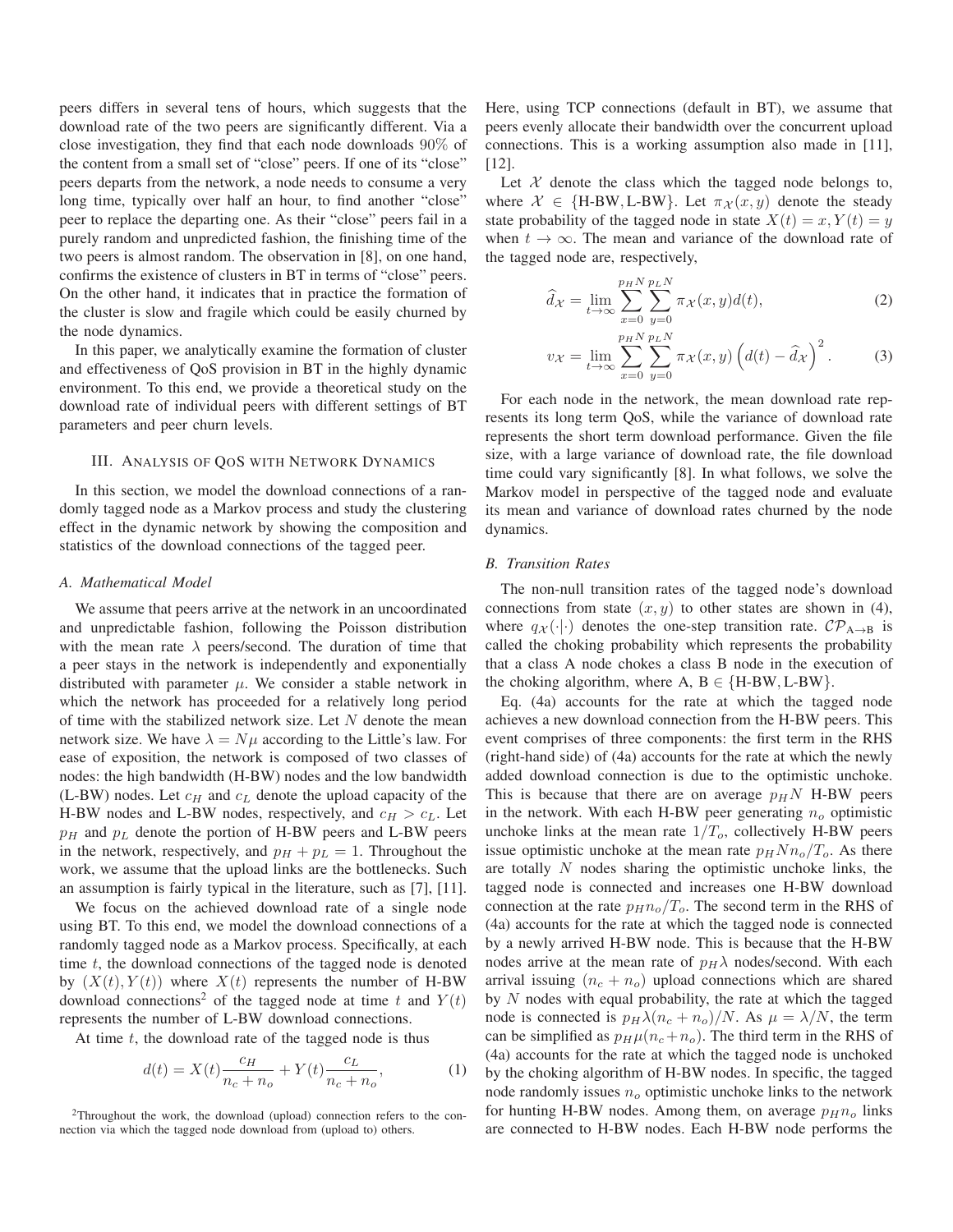$$
q_{\mathcal{X}}\left(x+1,y|x,y\right) = \frac{p_{H}n_{o}}{T_{o}} + p_{H}\mu(n_{c}+n_{o}) + \frac{1}{T_{c}}n_{o}p_{H}\left(1 - \mathcal{CP}_{\mathrm{H-BW}\rightarrow\mathcal{X}}\right),\tag{4a}
$$

$$
q_{\mathcal{X}}(x, y+1|x, y) = \frac{p_L n_o}{T_o} + p_L \mu (n_c + n_o) + \frac{1}{T_c} n_o p_L (1 - \mathcal{CP}_{\text{L-BW}\to\mathcal{X}}),\tag{4b}
$$

$$
q_{\mathcal{X}}(x-1,y|x,y) = \begin{cases} \mu x + \frac{1}{T_c} x \mathcal{C} \mathcal{P}_{\text{H-BW} \to \mathcal{X}}, & x < n_c, \\ \frac{1}{T_o}(x-n_c) + \mu x + \frac{1}{T_c} n_c \mathcal{C} \mathcal{P}_{\text{H-BW} \to \mathcal{X}}, & x \ge n_c, \end{cases}
$$
(4c)

$$
q_{\mathcal{X}}(x,y-1|x,y) = \begin{cases} \frac{1}{T_c}y + \mu y, & x > n_c, \\ \frac{1}{T_c}(x+y-n_c) + \mu y + \frac{1}{T_c}(n_c-x)\mathcal{C}\mathcal{P}_{\text{L-BW}\to\mathcal{X}}, & x \le n_c < x+y, \\ \mu y + \frac{1}{T_c}y\mathcal{C}\mathcal{P}_{\text{L-BW}\to\mathcal{X}}, & x+y \le n_c. \end{cases}
$$
(4d)

choking algorithm at the mean rate  $1/T_c$ , and at each round with probability  $(1-C\mathcal{P}_{H-BW\to\mathcal{X}})$  that the connected H-BW node will unchoke the tagged node reciprocally. Expressions of the choking probability  $\mathcal{CP}_{H-BW\to\mathcal{X}}$  will be derived later.

Eq. (4b) accounts for the rate at which the tagged node adds one L-BW download connection. It can be derived in a similar manner as  $(4a)$ .

Eq. (4c) accounts for the rate at which the tagged node loses one H-BW download connection. In state  $(x, y)$ , the tagged node is concurrently downloading from  $x$  H-BW peers. Among them, at most  $n_c$  nodes could be unchoked reciprocally by the tagged node using the choking algorithm. Therefore, the transition rate in (4c) differentiates according to  $x$ , as:

- $\triangleright$  When  $x < n_c$ , the tagged node will unchoke all the H-BW nodes uploading to it. The first term,  $\mu x$ , is the rate at which the H-BW nodes exchange data with the tagged node departing from the network, making the H-BW download connections of the tagged node decrease by one. The second term,  $\frac{1}{T_c}x\mathcal{CP}_{\text{H-BW}\to\mathcal{X}}$ , is due to the choking algorithm. This is because that in state  $(x, y)$  the tagged node unchokes x H-BW nodes concurrently, and each of them may choke the tagged node with the probability  $\mathcal{CP}_{H-BW\rightarrow\mathcal{X}}$  in the iteration of choking algorithm at the rate  $1/T_c$ .
- $\triangleright$  When  $x \geq n_c$ ,  $(x n_c)$  H-BW nodes will be choked by the tagged node. Those H-BW nodes unchoke the tagged the tagged node. Those H-BW nodes unchoke the tagged node mainly with the optimistic unchoke and will choke the tagged node at the rate  $1/T<sub>o</sub>$  per second. The second term,  $\mu x$ , is the disconnection rate due to the departure of the H-BW upload nodes. The third term is due to the choking algorithm.

Eq. (4d) accounts for the rate at which the tagged node loses a L-BW download connection. It could be derived in a similar fashion as (4c).

## *C. Choking probability* CP

To solve the Markov model, we identify the choking probability  $\mathcal{CP}$  for different classes of nodes.

Suppose that the tagged node is a H-BW node, the probability that it is choked by a class A node, where  $A \in \{H-BW, L-BW\}$ , is

$$
\mathcal{CP}_{A\to H-BW} = \sum_{x=n_c+1}^{p_H N} \left( \sum_{y=0}^{p_L N} \pi_A(x, y) \frac{x - n_c}{x} \right). \tag{5}
$$

The rational is as follows. Suppose that the class A node is in state  $(x, y)$ . It will only choke H-BW nodes when  $x \ge n_c + 1$ . In this case, as the class A node can only unchoke  $n_c$  nodes at most, it will choke  $(x-n_c)$  H-BW nodes randomly selected from the  $x$  H-BW uploaders. The probability that the tagged node is selected is  $(x - n_c)/x$ .  $\pi_A(x, y)$  is the probability that the class A node is in state  $(x, y)$ .

If the tagged node is a L-BW node, the probability that it is choked by a class A node, where  $A \in \{H-BW, L-BW\}$  is,

$$
C\mathcal{P}_{A\to L-BW} = \sum_{x=n_c}^{p_H N} \sum_{y=0}^{p_L N} \pi_A(x, y)
$$
(6)  
+ 
$$
\sum_{x=0}^{n_c-1} \sum_{y=n_c+1-x}^{p_L N} \pi_A(x, y) \left(1 - \frac{n_c - x}{y}\right).
$$

This is because that a node in state  $(x, y)$  will choke a L-BW node with probability one if it has more than or equal to  $n_c$  H-BW uploaders, or  $x \geq n_c$ . If  $x < n_c$ , the node will unchoke all the x H-BW uploaders and randomly unchoke  $(n_c - x)$  nodes from the  $y$  L-BW uploaders. The probability that the tagged node is not selected to unchoke is  $1 - (n_c - x)/y$ .

Given the transition rate matrix  $\mathbf{Q}_{\mathcal{X}}$  with each non-null element  $q_X(\cdot|\cdot)$  shown in (4) and the choking probability  $\mathcal{CP}$  shown in (5) and (6), the steady probability  $\pi_{\mathcal{X}}$  of class  $\mathcal{X}$  nodes, where  $X \in \{H-BW, L-BW\}$ , can be derived with the following balance equations

$$
\begin{cases}\n\pi_{\mathcal{X}}\mathbf{Q}_{\mathcal{X}} = \mathbf{0},\\ \sum_{x=0}^{p_{H}N} \sum_{y=0}^{p_{L}N} \pi_{\mathcal{X}}(n,k) = 1.\n\end{cases}
$$
\n(7)

Eq. (7) is a self-contained non-linear system which could be solved using numerical methods.

The steady probability  $\pi_{\mathcal{X}}(x, y)$  represents the clustering effect of BT. For perfect clustering, we should have node downloading from cluster peers only, i.e.,  $\sum_{y=0}^{p_L N} \pi_{H-BW}(n_c, y) =$ <br> $\sum_{y=0}^{p_H N} \pi_{H-BW}(n_c, y)$  $\sum_{x=0}^{p_H N} \pi_{L-BW}(x, n_c) = 1.$  However, churned by the dynamic<br>peer traffic and BT protocol itself<sup>3</sup> perfect clustering can bardly peer traffic and BT protocol itself<sup>3</sup>, perfect clustering can hardly be achieved and the resultant distribution of download connections can be identified by our model. By substituting  $\pi_{\mathcal{X}}(x, y)$ and (1) into (2) and (3), we can evaluate the download rates

<sup>&</sup>lt;sup>3</sup>The iterative choking algorithm and optimistic unchoke further churn the network.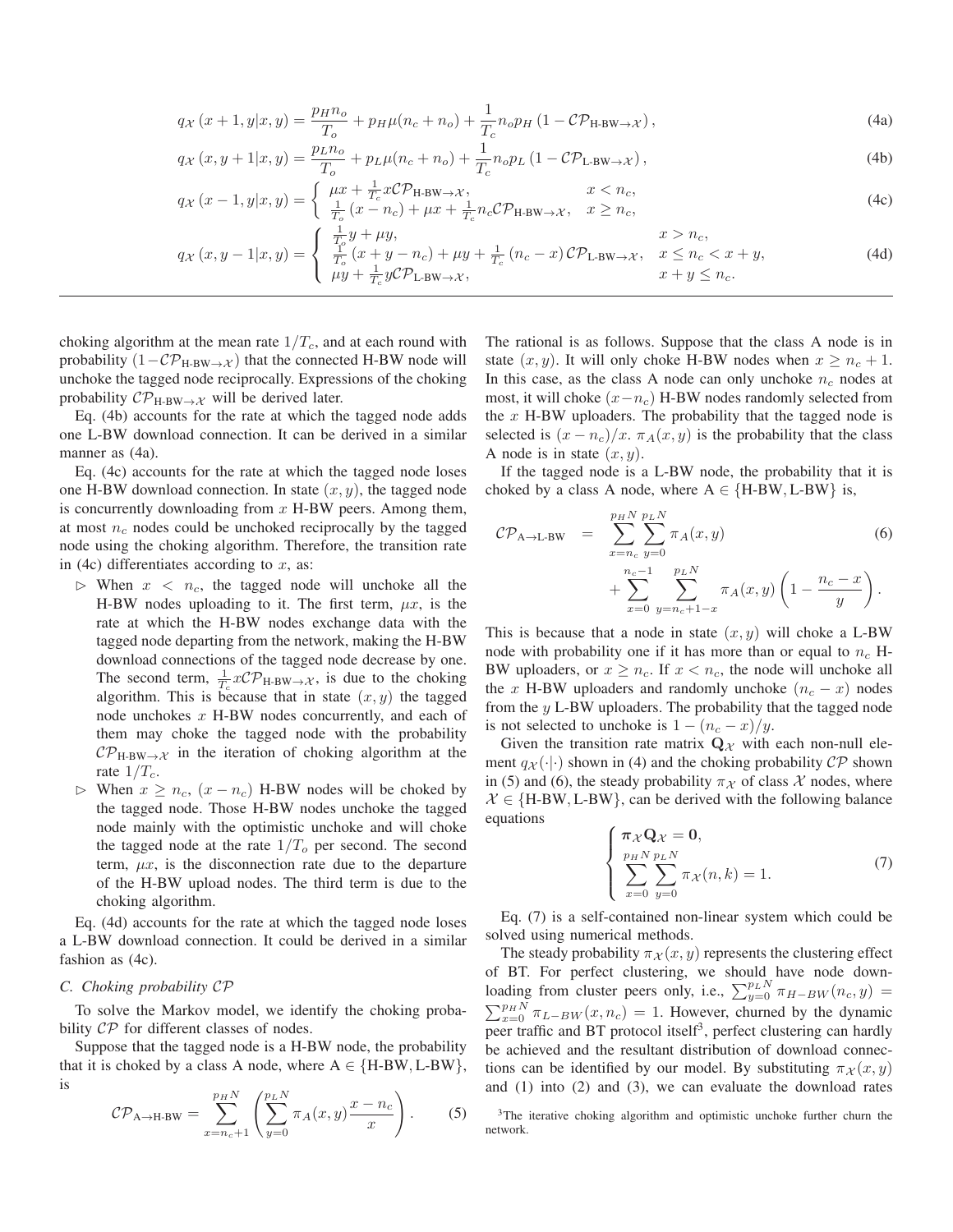TABLE I DEFAULT SETTINGS OF THE SIMULATOR

| <b>Network</b> |      | <b>BT</b> Protocol |  |  |  | Node Bandwidth (kbps) |      |    |
|----------------|------|--------------------|--|--|--|-----------------------|------|----|
|                |      | $n_{c}$            |  |  |  | H-BW                  | L-BW | pн |
|                | 1000 |                    |  |  |  |                       |      |    |

of peers. Given  $\lambda$  and  $\mu$ , the BT parameters can be optimized towards the maximal fairness as

$$
\max_{\substack{n_c, n_o, T_c, T_o \\ s.t.,}} \sum_{\substack{\mathcal{V} \\ \mathcal{V} \\ \mathcal{X}}} \log \frac{\hat{d}_{\mathcal{X}}}{c_{\mathcal{X}}} \tag{8}
$$

where  $\xi$  is a predefined value and  $\mathcal{X} \in \{H-BW, L-BW\}.$ 

#### IV. SIMULATION EVALUATION

In this section, we conduct a simulation study to validate our analytical model in Section III and examine the QoS and clustering effect of BT in different network environments.

Our simulation is conducted using a session-level, event-driven simulator coded in C++. In each simulation run, there are 5000 peer arrivals, following the Poisson process with a mean rate  $\lambda$ (peers/second). Each peer arrival is associated an exponentially distributed life time with a mean  $1/\mu$  (seconds); once the life time is over, the peer departs from the network. In all the simulation experiments, the mean network size  $N$  is kept constant with the mean overall peer arrival rate  $\lambda$  equal to the mean overall peer departure rate  $N\mu$ . We simulate the two-class network and compare the simulation results with analysis. The default parameter settings of the simulator are shown in Table I.

In the following simulations, we focus on a typical peer of the network and evaluate its QoS performance (mean and variance of download rate) in depth by: 1) changing the BT protocol parameters, i.e.,  $n_c, n_o, T_c$  and  $T_o$ , and 2) adjusting the network dynamics with fixed BT parameters. To adjust the network dynamics, we keep the average peer population  $(N)$  to be 1000 and modify  $\lambda$  to achieve different peer churn levels in terms of peer arrivals and departures ( $\mu = \lambda/N$ ) per unit time. For evaluation purpose, the selected peer is inserted after 1000 nodes join the network and is kept alive without leaving. In each experiment, we conduct two sets of simulations by assigning the selected node as a H-BW node and L-BW node, respectively. The experimental results are averaged over 30 individual simulation runs and reported with the 95% confidence interval.

Fig. 2 shows the download rate of the selected node over time in a typical experiment run. As we can see, while BT can differentiate the throughput of nodes according to their upload capacity, the download rate of nodes oscillates extraordinarily over time. With limited life time of nodes, their QoS can hardly be guaranteed.

Fig. 3 shows the mean download rate of the tagged node as a function of  $n_c$ . As described by Fan's model in [7], increasing  $n_c$  will improve the fairness of BT in that the download rate of nodes approaches to their upload rate. However, as can be seen in Fig. 3, Fan's model overestimates the QoS of nodes. This is because that [7] assumes a converged network with perfect clustering. Churned by dynamic peers, the mean download rate of nodes can hardly approach to the optimal value in [7]. Our model is accurate to estimate the mean download rate as it takes the peer churns into account. Fig. 4 depicts the variance of the download rate with increasing  $n_c$ . As we can see, increasing  $n_c$  could reduce the variance of download rate significantly and provision relatively stable download throughput to peers.

Fig. 5 shows the mean download rate as a function of  $n<sub>o</sub>$ . As we can see, increasing  $n<sub>o</sub>$  will decrease the fairness of BT which is because that peers spend more bandwidth to randomly unchoke others. However, the curve reduces with a smaller slope as Fan's model in Fig. 5. This is because that Fan's model neglects the interplay between  $n_c$  and  $n_o$ . When  $n_o$  increases, nodes attain enhanced ability to locate cluster peers, which boosts their performance accordingly in both the mean throughput and the variance of download rate as shown in Fig. 6.

Fig. 7 shows the mean download rate when increasing  $T_c$ and  $T<sub>o</sub>$ , i.e., reducing the frequency of choking algorithm and optimistic unchoke. In this case, the fairness of nodes reduces. This is because that with increased  $T_c$ , nodes are slow to filter low rate peers, and therefore, are less capable of locating cluster peers. As a result, nodes can hardly exploit stable downloads within clusters and hence encounter much more dynamic download rates, as shown in Fig. 8. Note that overly reducing  $T_c$ and  $T<sub>o</sub>$  would even churn the network, they should be optimally selected to balance the mean throughput and dynamics of the throughput via (8).

Fig. 9 shows the mean download rate when  $\lambda$  increases. In this case, the network becomes more dynamic with more peer arrivals and departures in a unit time, and the clusters formed among peer become more fragile. As a result, the fairness of nodes degrades with enhanced peer churns and deviates from Fan's model. The variance of download rate also increases as shown in Fig. 10 with the intensive peer churns.

In summary, in this section, we show that using the BT protocol, the download rate of peers are intensively churned and can hardly converge to the target value specified in [7]. By taking the network dynamics into account, our model is more accurate to understand of QoS performance in different levels of network dynamics.

#### V. ENHANCED BT TOWARDS IMPROVED QOS

Although there are a number of potential causes, we conjecture that the main cause of the imperfect clustering and accordingly the inaccurate QoS provision of BT is due to the inefficient search scheme used in the optimistic unchoke. In specific, to locate the cluster nodes, the optimistic unchoke randomly unchoke peers and explore cluster peers using a trial-and-error process. In this process, if a node of relatively high bandwidth is unchoked, the node may either not reciprocate or reciprocate temporally only as it expects to exchange data with its own cluster peers. On the other hand, if a node of lower bandwidth is unchoked by the optimistic unchoke, the node would reciprocate immediately to preserve the high rate connection, and choke its cluster peer instead. However, the node may be choked soon when the optimistic unchoke expires. It then needs to find another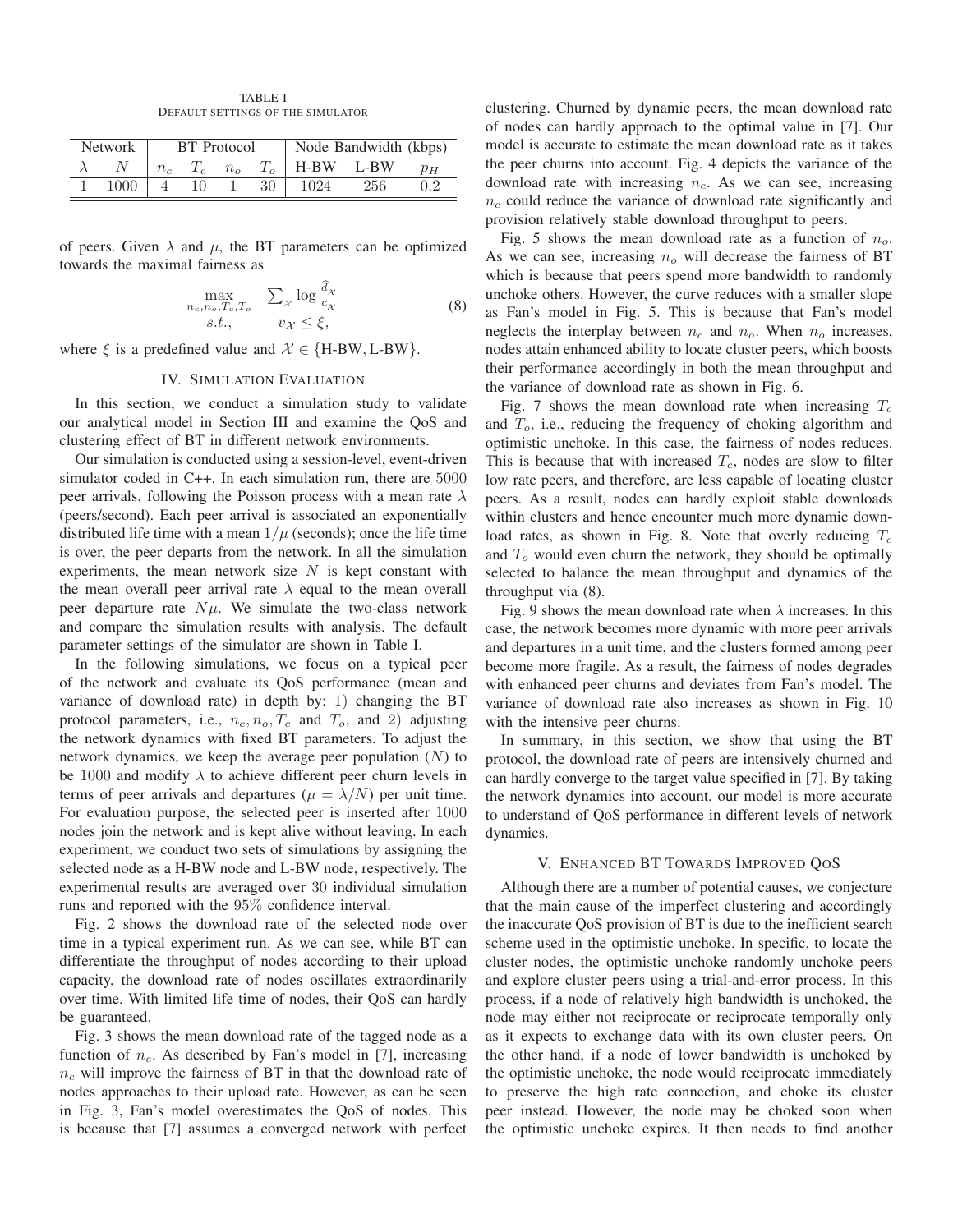

Fig. 2. Download rate of the tagged peer over time



Fig. 5. Mean download rate of the tagged peer with increasing  $n<sub>o</sub>$ 



Fig. 8. Variance of the download rate of the tagged peer with increasing  $T_c$  and  $T_o = 3T_c$ 



Fig. 3. Mean download rate of the tagged peer with increasing  $n_c$ 



Fig. 6. Variance of the download rate of the tagged peer with increasing  $n<sub>o</sub>$ 



Fig. 9. Mean download rate of the tagged peer with increasing  $\lambda$ 



Fig. 4. Variance of the download rate of the tagged peer with increasing  $n_c$ 



Fig. 7. Mean download rate of the tagged peer with increasing  $T_c$  and  $T_o = 3T_c$ 



Fig. 10. Variance of the download rate of the tagged peer with increasing  $\lambda$ 

cluster peer again, making its download unstable. In this point of view, the optimistic unchoke is harmful to the formation of low bandwidth clusters. More importantly, it is very difficult to find the cluster nodes by blindly unchoking others in the peer ocean, especially when the network is highly dynamic and heterogeneous. As reported in [8], the time of locating a cluster node is extraordinarily long in practice, and the clustering effect is very weak in a highly dynamic and heterogeneous network  $[10]$ .

To remedy this, in this section, we propose a more intelligent peer search scheme to replace the random trial-and-error search

used in the optimistic unchoke. The proposed scheme is built upon the idea of forming link-level homogeneous networks. In specific, while nodes have diverse upload rates, by tuning the number of their upload connections in proportion to the upload rate, we can make nodes have equal upload rates upon each upload connection, namely link-level homogeneity. In this case, there is no need to differentiate peers to download from, or equivalently, all nodes now belong to the same cluster. Moreover, when losing a cluster peer to exchange data with, a node could soon connect to another one to replace, making the QoS immune from the network dynamics. In what follows, we present the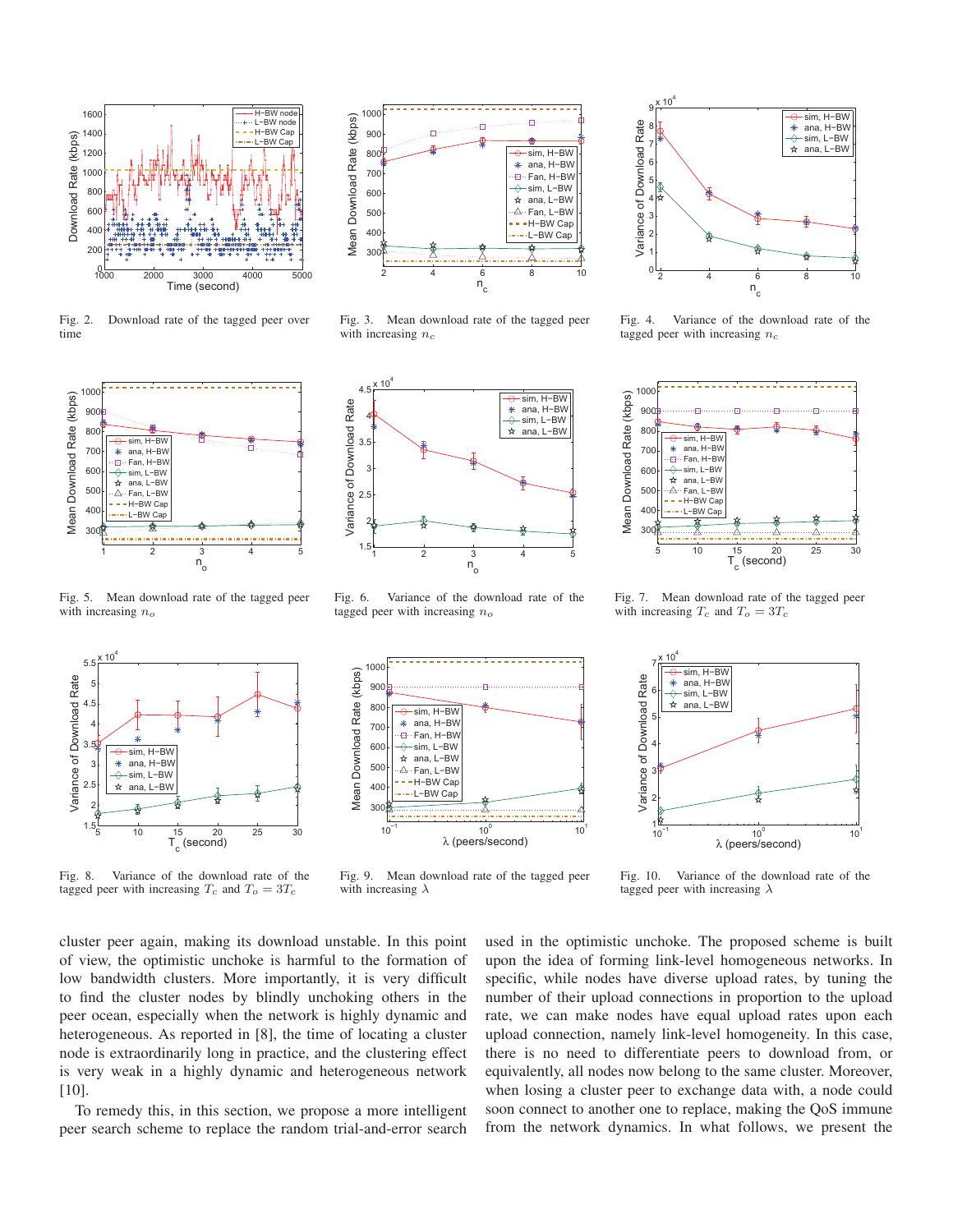proposed node search scheme in details towards the formation of link-level homogeneity.

## *A. Proposed Search Scheme*

The proposed search scheme is based on a random walk algorithm (inspired by [13]) as follows. To search for appropriate nodes via the optimistic unchoke, instead of randomly unchoking others, a peer first issues multiple random walkers to the network with each walker forwarded among peers in a fully distributed manner. At each intermediate node, e.g.,  $i$ , the walker is forwarded to the next hop probabilistically as

$$
p_{ij} = \begin{cases} \frac{1}{|N_i(t)|+1} \min \left\{ \frac{c_j^2 k_i(t)(k_i(t)+1)}{c_i^2 k_j(t)(k_j(t)+1)}, 1 \right\}, & j \in \mathcal{N}_i(t), \\ 1 - \sum_{j \in \mathcal{N}_i(t)} p_{ij}, & j = i, \end{cases}
$$
(9)

where  $\mathcal{N}_i(t)$  denotes the set of neighbor peers of node i. The neighbor peers of a node are maintained by the built-in mechanisms of BT and will be explained later. They are connected to node  $i$  for collecting node information only without any data block exchange.  $|\mathcal{N}_i(t)|$  represents the cardinality of  $\mathcal{N}_i(t)$ .  $c_i$ and  $c_i$  denote the upload capacity of node i and its neighbor peer j, respectively.  $k_i(t)$  and  $k_j(t)$  denotes the number of upload connections of node i and j at time t, respectively.<sup>4</sup>

Each walker traverses TTL (Time-to-Live) hops among peers. The last node receiving the walker is selected to be unchoked by the peer issuing the walker.

According to the Metropolis-Hastings algorithm, it can be shown that by forwarding walkers with  $(9)$ , a node, e.g., j, in the network will be unchoked with the probability

$$
\pi_j(t) = \frac{\frac{c_j^2}{k_j(t)}}{\sum_{i \in V(t)} \frac{c_i^2}{k_i(t)}},\tag{10}
$$

where  $V(t)$  denotes the set of nodes in the network. In this manner, a node with larger capacity and smaller number of upload connections will be unchoked with the higher probability.

## *B. Enhanced BT Protocol*

The enhanced BT protocol incorporated with the proposed random walk based optimistic unchoke is as follows.

*1) Join Phase:* When a new node joins the network, it first connects to the tracker<sup>5</sup> and downloads a list of nodes which join the network previously from the tracker. This set of nodes constitute the initial set of neighbor peers  $\mathcal{N}(t)$  of the arrived node. As nodes are dynamically leaving the network, a peer communicates with the tracker whenever the number of its neighbor peers is below a threshold, denoted by  $n_{min}$ . At each time, a node fetches a list of  $n_{max}$  neighbor nodes at most.

Upon its arrival, each node selects m peers (e.g.,  $m = n_c + n_o$ ) to unchoke. Instead of randomly unchoking others as in the original BT, the node issues  $m$  walkers and selectively unchokes the node using the random walk algorithm as described in the previous subsection. Whenever a peer is unchoked in this process, it will reciprocate to unchoke the newly arrived node immediately and therefore establishes a bidirectional connection with the newly arrived node for data exchange. As a result, each arrival establishes m connections with bidirectional data exchange in the join phase.

*2) Download Phase:* During the download period, a node performs the choking algorithm iteratively at the interval of  $T_c$ seconds. Same as the original BT, a node chokes the download nodes with the smallest upload rate to it and rebuilds a new link to replace using the random walk algorithm. Whenever a node, e.g.,  $i$ , is choked by another, either in the execution of choking algorithm of others or due to the departure of a upload node, it performs the random walk based optimistic unchoke and rebuilds one link with the rebuilding probability

$$
r_i = \begin{cases} 1, & k_i = 2, \\ r, & k_i > 0, \end{cases}
$$
 (11)

where r is a predefined value and  $0 < r \leq \frac{(N-1-2m)\mu T_c}{2+(N-1)\mu T_c}$ . The upper bound of r is derived in [14]. After a new peer is selected in this phase, a bidirectional connection is established between this peer and  $i$  for data exchange.

As a result, the enhanced BT protocol maintains an undirected mesh topology all the time with bidirectional uploads of data along each connection. As such, free-riders are banned in the same principle of tit-for-tat. In the next, we show that in such a topology, the network will converge to the link-level homogeneity, i.e., all connections coverage to have equal bandwidth. As the data rate is equal along each direction of the link, the fairness of nodes can be guaranteed in the dynamic network.

## *C. Proof of Link-level Homogeneity and QoS*

We use the same notations defined in the previous sections. Assuming that peers are perfectly selected with the probability in (10), the number of upload connections  $k_i(t)$  of a randomly selected node  $j$  evolves over time  $t$  with

$$
\frac{dk_j(t)}{dt} = \left(\lambda m + \mu \hat{k}(t) r + \frac{N}{T_c} (1+r)\right) \pi_j(t)
$$

$$
-\mu k_j(t) (1-r) - \frac{k_j(t)}{\hat{k}(t) T_c} (1-r), \quad (12)
$$

where  $\hat{k}(t)$  is the average number of upload connections of each node at time t. Asymptotically, we have node at time  $t$ . Asymptotically, we have

$$
\lim_{t \to \infty} \hat{k}(t) = \frac{\mu m T_c + r}{\mu (1 - r) T_c}.
$$
\n(13)

The detailed derivation of (13) is shown in [14].

The first term on the RHS of (12) accounts for the rate at which  $k_i(t)$  increases. In this term,  $\lambda m$  accounts for the generation rate of random walkers by the new arrivals, as nodes arrive at the rate  $\lambda$  and each arrival issues m walkers.  $\mu \hat{k}(t) r$  is the rate of walkers generated by the departing peers. This is because that walkers generated by the departing peers. This is because that nodes depart from the network at the rate  $\mu$  and each departure causes on average  $\hat{k}(t)$  nodes to issue walkers to reconnect to a<br>new neer with the probability r in (11)  $\frac{N}{A}(1+r)$  is the rate of new peer with the probability r in (11).  $\frac{N}{T_c}$  (1+r) is the rate of

<sup>4</sup>The number of upload connections in the proposed scheme is proportional to the upload rate of nodes and is no longer fixed to  $(n_c + n_o)$  as in the original BT.

<sup>&</sup>lt;sup>5</sup>The tracker is commonly used in BT to bootstrap the newly arrived nodes.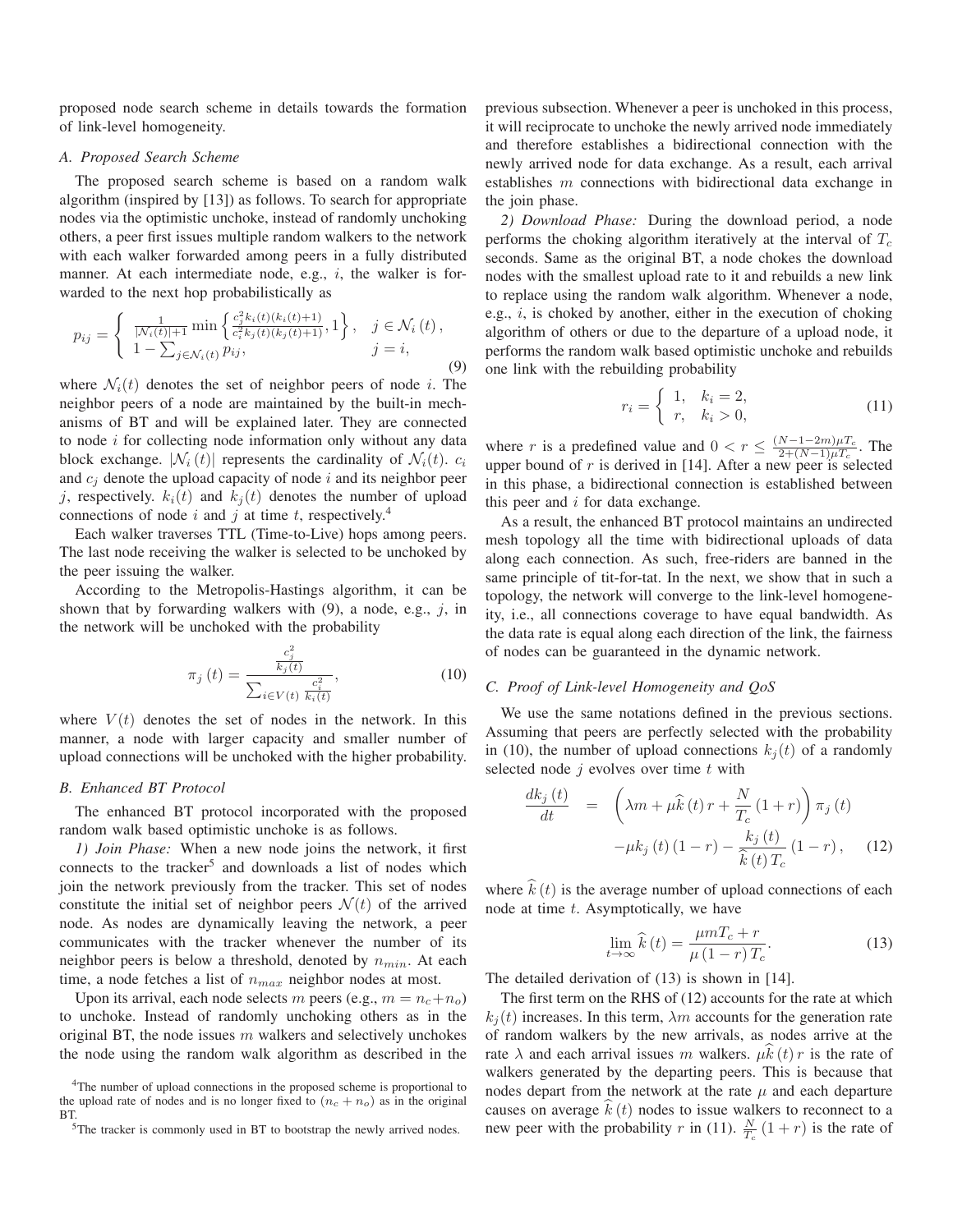walkers generated in the choking algorithm of nodes collectively. In specific, there are  $N$  nodes in the network on average and each node periodically selects one node to choke in the choking algorithm of the enhanced BT at the rate  $1/T_c$ . In this process, the node which chokes others will issue a new random walker to connect to another nodes as in the enhanced BT, while the node which is choked also issues a walker with probability r to reconnect to another peer. Of all the walkers generated in a unit time, node j is selected with probability  $\pi_i(t)$ , making  $k_i(t)$ increase.

The second and third terms of the RHS of (12) collectively amount to the rate at which  $k_i(t)$  decreases. The second term is due to the departure of nodes who are exchanging data with node j. At time t, node j exchanges data with  $k_i(t)$  nodes. Each of them departs at the rate  $\mu$  and with probability  $(1-r)$ , node j will not reconnect to any others to replace the lost connection. The third term is due to the choking algorithm of others. Specifically, among the nodes exchanging data with node  $j$ , they each has on average  $\hat{k}(t)$  upload connections and periodically performs the choking algorithm at the rate  $1/T$ . Assuming that with equal choking algorithm at the rate  $1/T_c$ . Assuming that with equal probability node  $j$  will be choked. Once choked, with probability  $1-r$ , node j will not reconnect to others to rebuild the download connection.

Solving (12) in the steady state when  $k_j(t)$  converges with  $\frac{dk_j(t)}{dt} = 0$ , we have

$$
\lim_{t \to \infty} \frac{c_j}{k_j(t)} = \frac{\widehat{c}\lambda P}{\Omega},\tag{14}
$$

where  $\hat{c}$  is the average capacity of nodes.  $\Omega$  and  $P$  are constants as

$$
\Omega = \frac{\lambda m + \mu \hat{k} r + \frac{N}{T_c} (1+r)}{(1-r) \left(\mu + \frac{1}{\hat{k}T_c}\right)},\tag{15}
$$

$$
P = \lim_{\tau \to \infty} \int_0^{\tau} \frac{e^{-\mu \tau}}{\sqrt{1 - e^{-2Q\tau}}} d\tau,
$$
 (16)

with  $Q = (1 - r) \left( \mu + \frac{1}{\hat{k}T_c} \right)$  . Refer to [14] for the derivation of (14).

Assuming that nodes equally allocate their capacity over each upload connection, (14) indicates that after a long enough time the upload connections of nodes coverage to have equal bandwidth. In this case, as each connection in the enhanced BT topology is bidirectional, nodes have download rate equal to their upload rate, which is the fairness pursued in BT.

## *D. Comparison with the Original BT*

In this part, we compare the enhanced BT protocol with the original BT protocol using simulations. Similar to Section IV, we examine a selected peer, which is inserted to the network when 1000 node has joined, using both original BT and enhanced BT protocols. The setting of the original BT network is same to Section IV, except that we simulate a more heterogeneous network for both protocols. The capacity  $c$  of each node is selected with probability  $Pr(c) = 0.1\delta (c - 256) + 0.3\delta (c - 512) +$  $0.45\delta(c - 1024) + 0.15\delta(c - 2048)$ , where  $\delta(x) = 1$  if  $x = 0$ , and  $\delta(x)=0$ , otherwise. In the enhanced BT network, we set  $m = 5, TTL = 10$  for the random walk algorithm, and  $r = 0.2$ ,  $n_{min} = 10$  peers,  $n_{max} = 40$  peers,  $T_c = 10$  seconds.

Fig. 11 plots the download rate of nodes over time. As can be seen, using the original BT protocol, the download rate oscillates extraordinarily, while the download rate of nodes using the enhanced BT protocol is very stable and nearly equal to the upload capacity.

Fig. 12 shows the capacity per upload connection of nodes when  $t = 4000$  seconds. As we can see, around  $70\%$  of peers have the capacity per upload connection converged to the analytical value in (14), which demonstrates the link-level homogeneity in the network.

Finally, we simulate the case when the capacity of the selected peer changes every 1000 seconds and plot the download rate in Fig. 13. In real world situations, the upload capacity of nodes may change from time to time because the bandwidth is shared among multiple applications besides BT. In this scenario, the download rate should adapt to the varying upload capacity. However, as we can see in Fig. 13, using the original BT protocol, the download rate of nodes nearly remains the same and is very slow to chase the change of upload capacity. In contrast, using enhanced BT protocol, the download rate can effectively adapt to the varying upload capacity even with the severe peer churns. In a nutshell, our proposed enhanced BT could provision stable and delicate QoS control adaptive to the upload rate.

#### VI. RELATED WORKS

This section briefly reviews the previous literature and highlights our contributions in light of existing works.

A prevalent approach for evaluating the BT performance is by using the fluid model. [6] proposes the first fluid model. By assuming homogeneous capacity and full bandwidth utilization, [6] shows that the network is scalable with the mean download time of nodes unrelated to the network size. [15] extends [6] by considering a heterogeneous network. Similar to our work, [15] also studies the clustering effect and sketches the download rate of nodes. However, it stands from a macroscopic view of the network without modeling the details of the protocol. [16] evaluates the completeness of file download in the dynamic network and shows that the fraction of nodes in different download stages is a U-shape curve. [2] implements the fluid flow model for analyzing BT-like live streaming applications. While the fluid flow model is simple, it normally assumes the global knowledge of the network and evaluates the network-wide performance. Neglecting the protocol details, it fails to unveil the QoS of specific peers, which is the concern of our work.

Another representative approach is by using the static and probabilistic model. [7] focuses on the tradeoff between the fairness and download rate of nodes and shows that the number of choking and optimistic unchoke links corresponds to important tuning parameters in striking the balance between the download rate and fairness. As the conclusions of [7] rely on the assumption of perfect clustering, [11] extends the model by considering the imperfect clustering and shows the download rates of nodes with the existence of seed nodes<sup>6</sup> and free-riders. [12] also models BT

<sup>&</sup>lt;sup>6</sup>Nodes finish downloading and upload only